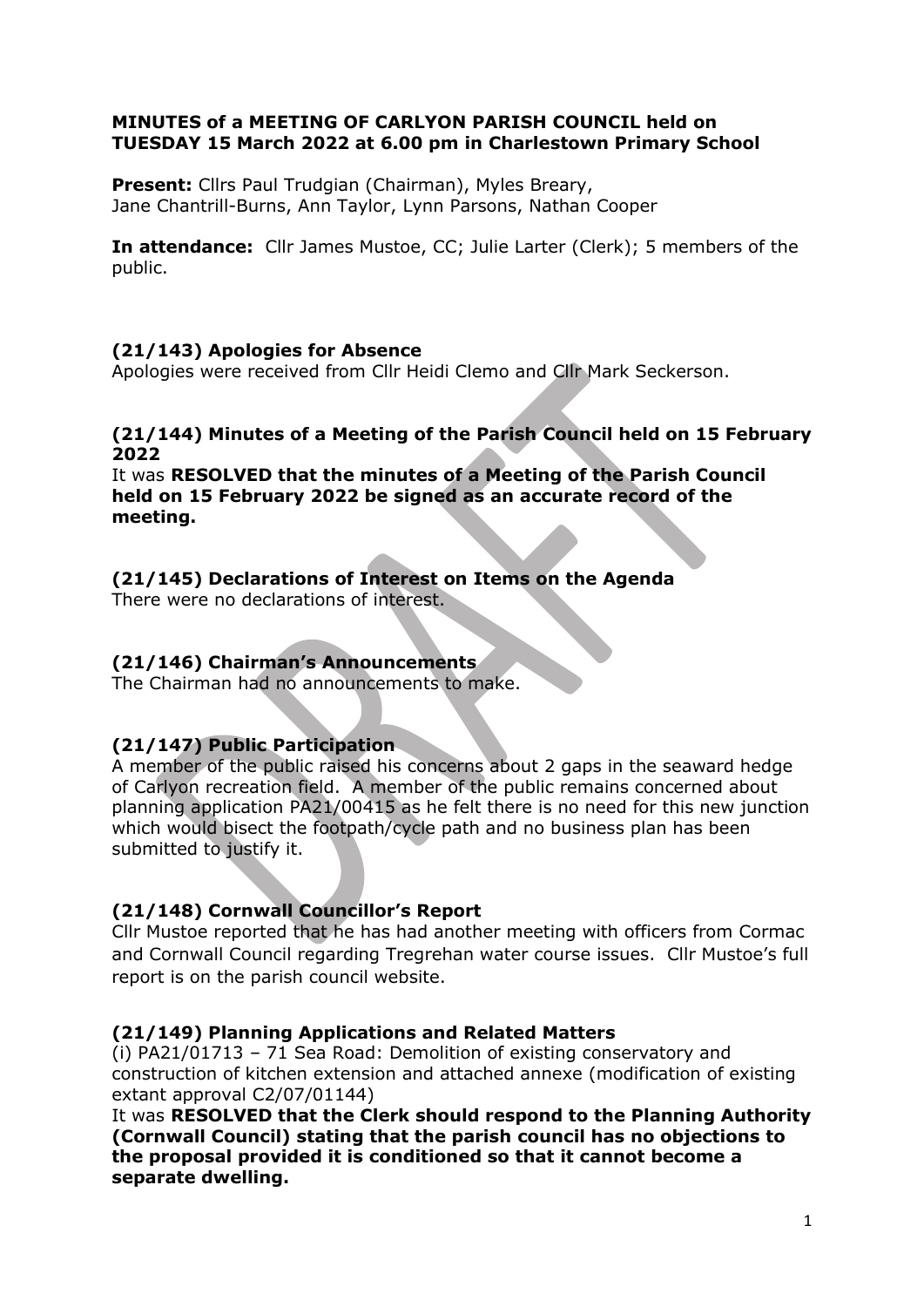(ii) PA22/01287 – 128 Cuddra Road: Works to a tree subject to a Tree Preservation Order, works are for the removal of roughly 3-4 branches from an Oak tree in order to re-balance the tree and prevent any damage to the garage in the future.

# It was RESOLVED that the Clerk should respond to the Planning Authority stating that the parish council objects to the proposal in line with the Tree Officer's comments.

(ii) PA22/00415 – Mid Cornwall Business Centre, Par Moor Road: Construction of a new vehicular access to the existing site from Cypress Avenue A response from the applicant was discussed. The Clerk was asked to write to the planning officer thanking the applicant for his comments following the council's objection but stating that the parish council maintains its objection for the reasons previously stated. In addition to those comments the council would like to add that bisecting the shared pavement/cycle path is incongruous with the cycle path improvements currently being undertaken on Par Moor Road and creates a considerably safety risk to pedestrians and cyclists. The Clerk was asked to request a site meeting with the planning officer and Cllr Mustoe.

Additional item received after publication of the agenda:

#### Crinnis Beach

CEG would like to permit parking on the beach over the summer and has asked the parish council for a letter of support. This additional parking provision will accommodate around 150 cars and combined with the top car park there would be an overall parking capacity of around 320 spaces. An extra security officer will be employed at the bottom of the access road to control upward and downward traffic to ensure the safety of pedestrians on the footpath and he or she will be in radio contact with a security officer at the top. Parking on the beach will be permitted in the evenings and overnight parking will be prohibited, controlled as there will be 24/7 security on site. The beach level car park will only be used once capacity has been reached in the top car park. Councillors welcomed the proposal and it was RESOLVED that the Clerk should send a letter of support to CEG but seeking reassurance that beach parking will be permitted for blue badge holders.

# (21/150) Neighbourhood Plan

Mr Malcolm reported that he has now heard back from Robert Lacey and he is working through amendments to the draft plan and consequently will need to change the references on some of the appendices. The next step is to get the Basic Conditions Statement written by a consultant.

# (21/151) Parish Projects

(i) Jubilee Celebrations

Plans for the beacon party are progressing well and the next step is to hold a site meeting and to sort out timing.

Residents in Tregrehan are planning a celebratory tea party on 4 June as they have done in previous jubilee years and have asked for a grant of £250 towards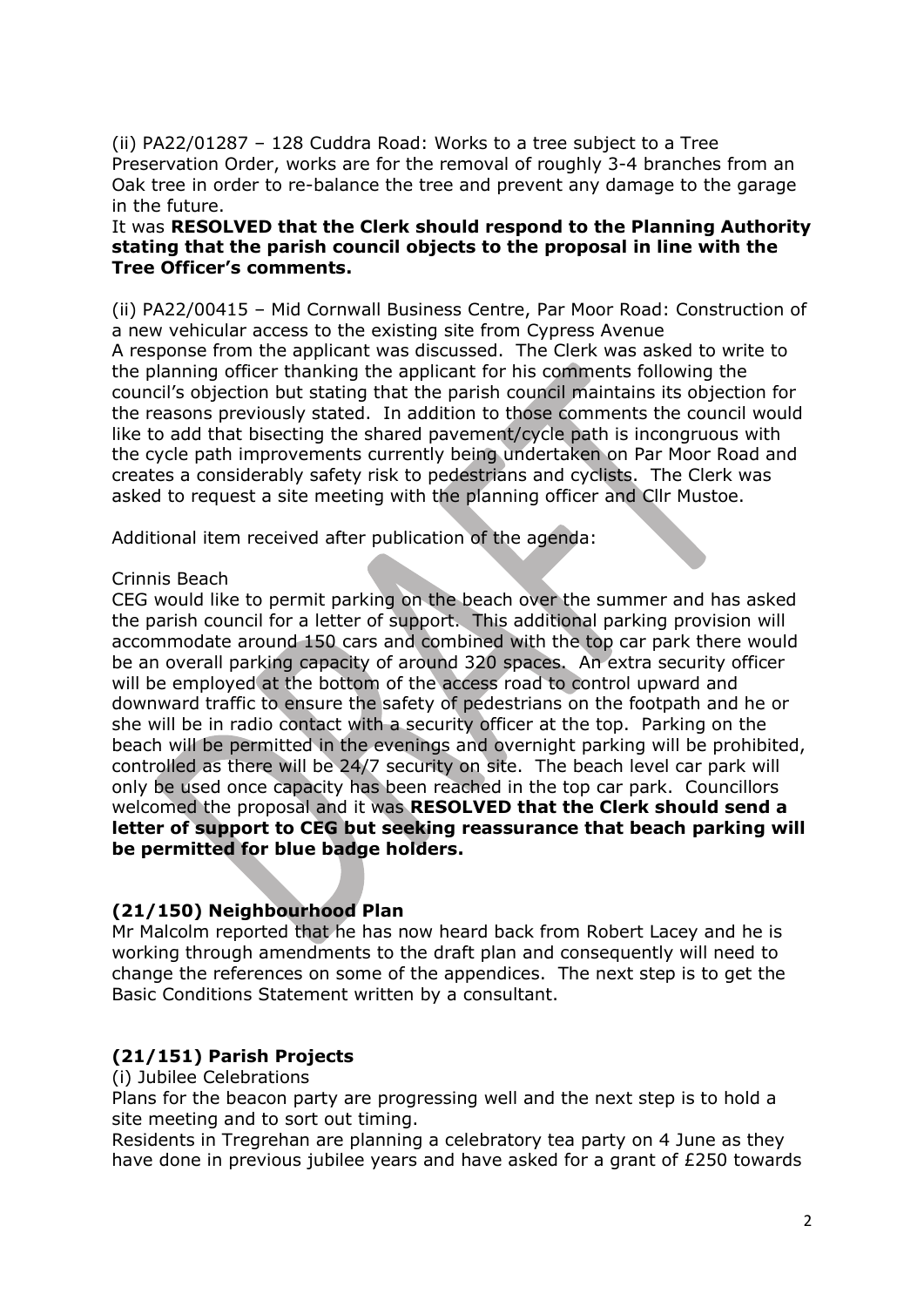#### the cost. It was RESOLVED to make a grant of £250 towards the tea party. Cllr Parsons objected.

## (ii) Cypress Avenue

The Chairman thanked all the volunteers that turned out on 27 February to help with clearing the first 20m of the road. The Clerk was asked to enquire about the availability of the community trailer in order to arrange the next session. The clerk was asked to inform Cormac that the Cornish shovel from the trailer needs attention.

#### (iii) Other current projects

#### Tregrehan Jubilee Park

The Chairman thanked Cllr Parsons and her team of volunteers for further clearance work. Cllr Parsons has arranged another session on 26 March but does not need the community trailer so the Clerk will cancel the booking. Cleared vegetation needs disposing of and Cllr Parsons has enquired about the cost of hiring a chipper. The Clerk suggested asking Cormac who removed previous cut vegetation. It was RESOLVED to authorise expenditure on either a cutter or removal by Cormac. The Clerk will investigate which is the cheapest option. Cllr Taylor offered to donate some Primrose plants to go in the hedge and Cllr Mustoe offered some Sunflower seeds.

#### Wild Flower Verge – A391

Melissa Ralph who arranged planting the original wild flower area has surveyed the patch and reported that generally it is in good condition but could do with raking over and a sprinkling of wild flower seeds would be a good idea. Cllr Chantrill-Burns said that a resident is able to obtain some wild flower seeds from Heligan and these could be used. It was RESOLVED to use the free seeds, but if these were no longer available to purchase some seeds and instruct our contractor to sow them.

#### Notice Board for Gwallon Keas

The Clerk wondered whether it would be possible to install a noticeboard inside the bus stop outside the estate and was asked to make enquiries with Cornwall Council for a future discussion.

# (21/152) Parish Issues

(i) Tregrehan Playing Fields No issues were reported.

# (ii) Carlyon Recreation Field

The monthly safety inspection highlighted as a safety issue the 2 gaps in the seaward hedge that the member of public had alluded to earlier. It was RESOLVED to ask our contractor to install temporary emergency fencing and to plant Blackthorn to fill in the hedge. The contractor is also to be asked to clear the drainage ditch adjacent to the main gate.

(iii) Beach Development There was nothing to report.

(iv) Tregrehan Methodist Church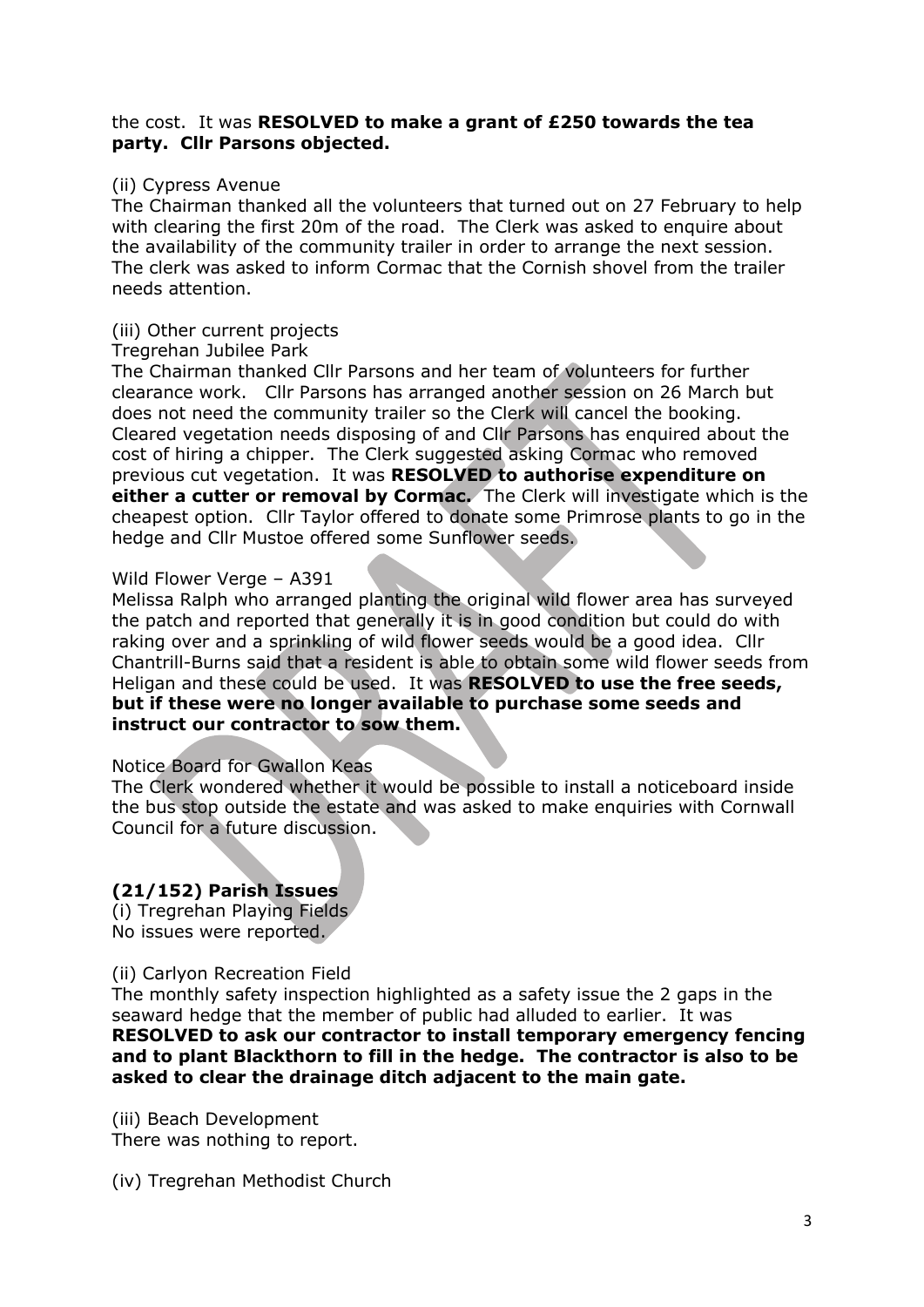## (i) Terms of Reference

#### It was RESOLVED to adopt the draft Terms of Reference for the Working Party that had been previously circulated.

#### (ii) Current Situation

The valuation has been carried out but due to family sickness, the report has been delayed but should be available next week.

#### (v) Highways Matters

(i) Frequency of Bus Services through Tregrehan Mills

A resident has complained that there are too many empty buses travelling through the village. The Clerk has contacted the bus companies involved and the village is currently served by 2 routes – St Austell to Luxulyan and St Austell – Lostwithiel. Councillors felt that there are valid reasons why Tregrehan is part of the bus network and they wished to see the services continue.

(ii) Other Highway Concerns

There were no other concerns.

# (21/153) Financial Matters

(a) Asset Register

The Asset Register was reviewed and found to be in order.

(b) Insurance Renewal

The Clerk explained that she had tried to obtain 3 quotes but only one had been received in time for the meeting. It was RESOLVED to renew the council's insurance with AJ Gallagher and to enter into a 3 year long-term agreement.

# (c) Tregrehan Defibrillator

The Clerk explained that the battery in the public access defibrillator in Tregrehan needs replacing at a cost of £400. Alternatively Duchy Defibrillators have offered to instal a new unit at a cost of £450 and there would be no ongoing liability for the council to replace the battery. It was RESOLVED to replace the unit.

The Clerk was asked to arrange training in using the defibrillator.

(d) It was noted that the Local Government Pay Settlement for 2021/22 has now been agreed at 1.5%, backdated to 1 April 2021.

(e) Current balances were noted and the following payments were authorised:

| DD.         | Lloyds Bank                  | Credit card*                       | £434.86 |
|-------------|------------------------------|------------------------------------|---------|
| <b>BACS</b> | Cornwall Industrial Supplies | High Viz tabards                   | £38.22  |
|             | BACS A & A Maintenance       | Installing dog stations            | £75.00  |
|             |                              | March salary, postage, mileage and |         |
| <b>BACS</b> | Mrs J Larter                 | oncosts                            | f∗      |